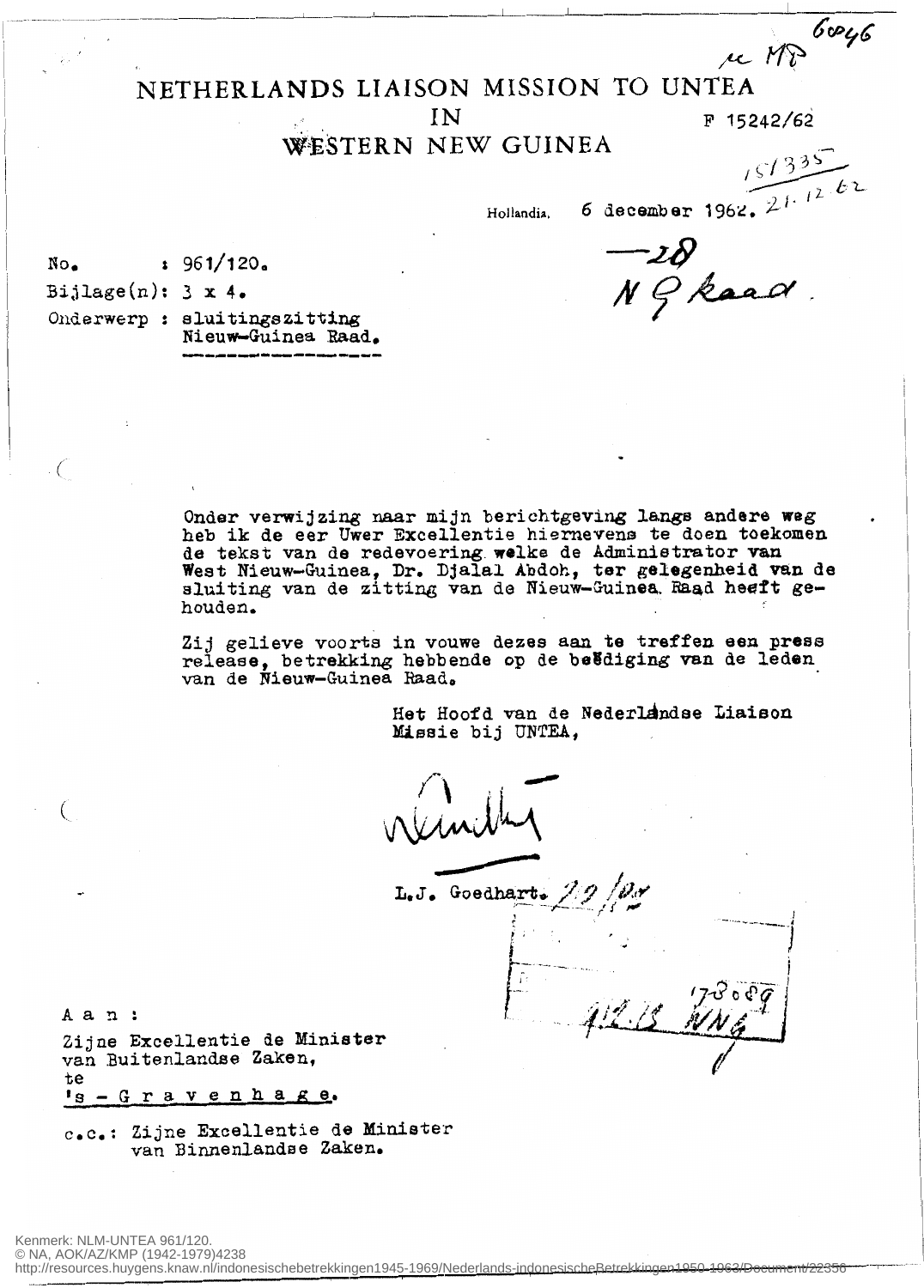### UNITED NATIONS TEMPORARY EXECUTIVE AUTHORITY WEST NEW GUINEA (WEST IRIAN) DEPARTMENT OF INFORMATION

 $F 15372/62$ 

#### PRESS BUREAU

News Bulletin No. 11

(

Hollandia/Kotabaru 5 December, 1962.

SPEECH BY THE ADMINISTRATOR ON THE OCCASION OF THE CLOSURE OF THE NEW GUINEA COUNCIL ON 5 DECEMBER 1962

Mr. Chairman, and Members of the Council -

First of all. I should like to say how very glad I am to have this opportunity of meeting with you, and of addressing this Council.

As the principal representative body in the Territory, through which the population participates in matters of Government, this Council is of very great importance to UNTEA: and this is so for several reasons.

The purposes and duties of this Council include certain legislative and consultative functions which continue by reason of the provisions of the existing laws which are consistent with the Agreement between the Republic of Indonesia and the Kingdom of the Netherlands signed on 15 August 1962. Some of these functions are moreover further reinforced by the actual terms of the Agreement, which contains various references to consultation with representative councils, and which also lays very particular emphasis on the ultimate and decisive effect of the freely expressed wishes of the population.

In conformity also with the principles of the Charter of the United Nations, UNTEA is pledged to promote the advancewhent and the economic and social progress, of the inhabitants of the Territory, the development of free political institutions, and respect for and observance of human rights and fundamental freedoms for all. On the basis of the Agreement and of these universal principles therefore, UNTEA will endeavour to achieve a smooth and orderly transition from the previous to the future administration of the Territory, and at the same time to publicize and explain the terms of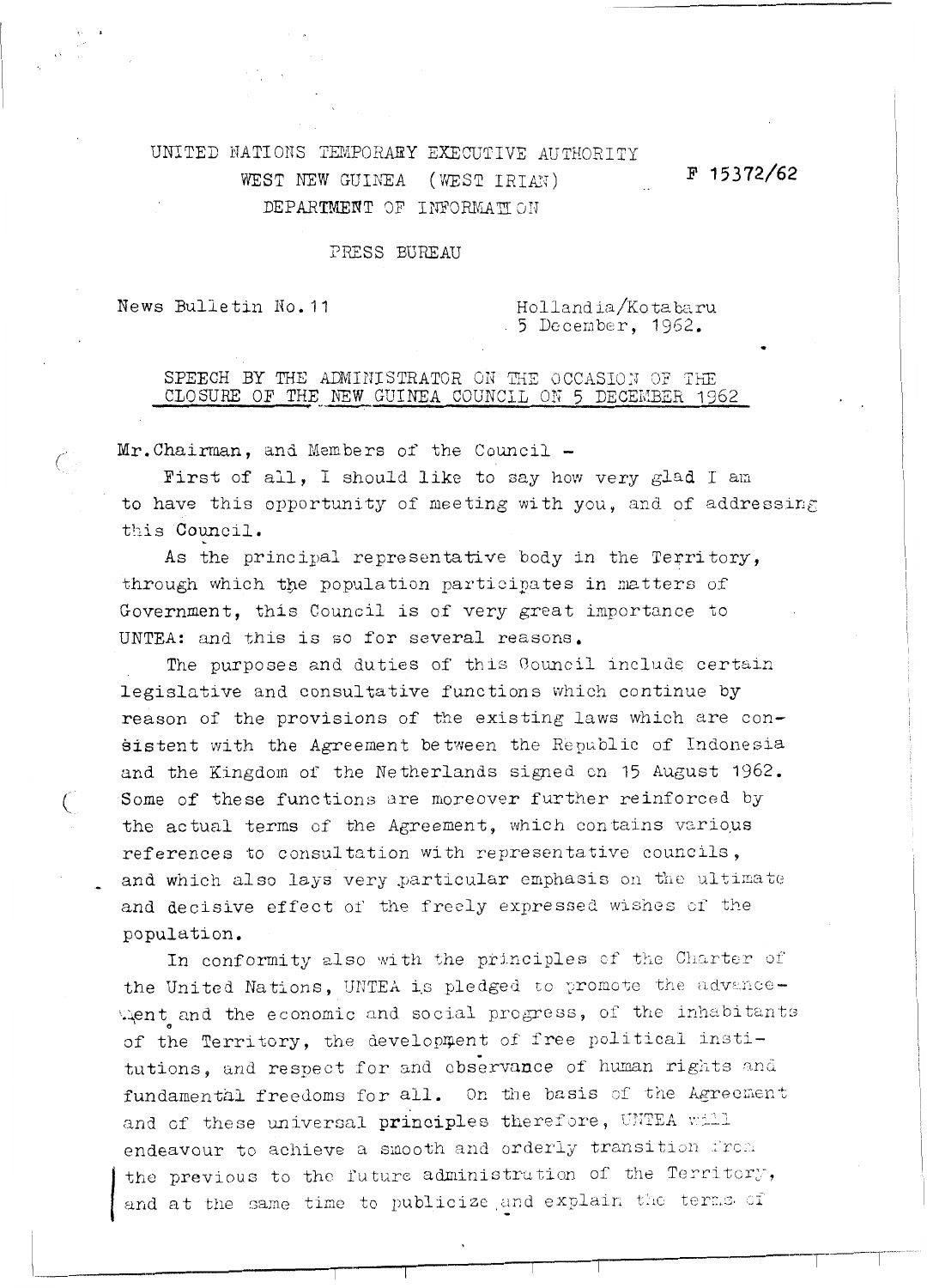the Agreement concerning among other things the exercise of freedom of choice by the people of the Territory and the act of self-determination provided for th the Agreement. In accomplishing this task, the collaboration of the New Guinea Council can be a matter of very real significance.

As a body which consists of representatives or delegates from the various parts of the Territory, and of whom more than half were elected, the New Guinea Council seems at present to be in a unique position in this Territory. Such a representative organ, by helping to establish inter-communication and genuine participation and partnership between the inhabitants of the different parts of the Territory and the administering Authority. as well as a forum for the free expression of opinion and public discussion, can make a very valuable contribution; and this is so whether or not it is pre-occupied with a legislative programme.

Since the UNTEA Administration is only established for a short period, it is not in fact the intention to introduce at this time a long-range programme. Moreover, in matters of legislation, there is an additional reason for refraining from substantial new projects: namely that after the transfer of full administrative responsibility to the Republic of Indonesia, Indonesian national laws and regulations will in principle be.. applicable in the Territory, it being understood that they be consistent with the rights and freedoms guaranteed to the inhabitants under the terms of the Agreement. This means that the existing laws of the Territory only remain in force to the extent that they are consistent with the Agreement during the period of the UNTEA Administration. In view of this, it can be expected that those new laws or amendments which UNTEA will seek to enact will be proceeded with to satisfy an actual or immediate need, and are likely to be limited in number.

After the transfer of full administration to the Republic of Indonesia, and before the end of 1969, the people of the Territery will be given an opportunity to exercise freedom of choice in regard to their future, and the Agreement provides that this will be done with the assistance and participation of a United Nations representative and his staff. For this exercise of free choice and the act of self-determination, the full participation of beth the inhabitants and their representative Councils will be essential and it is further expressly provided in the Agreement that the

 $-2-$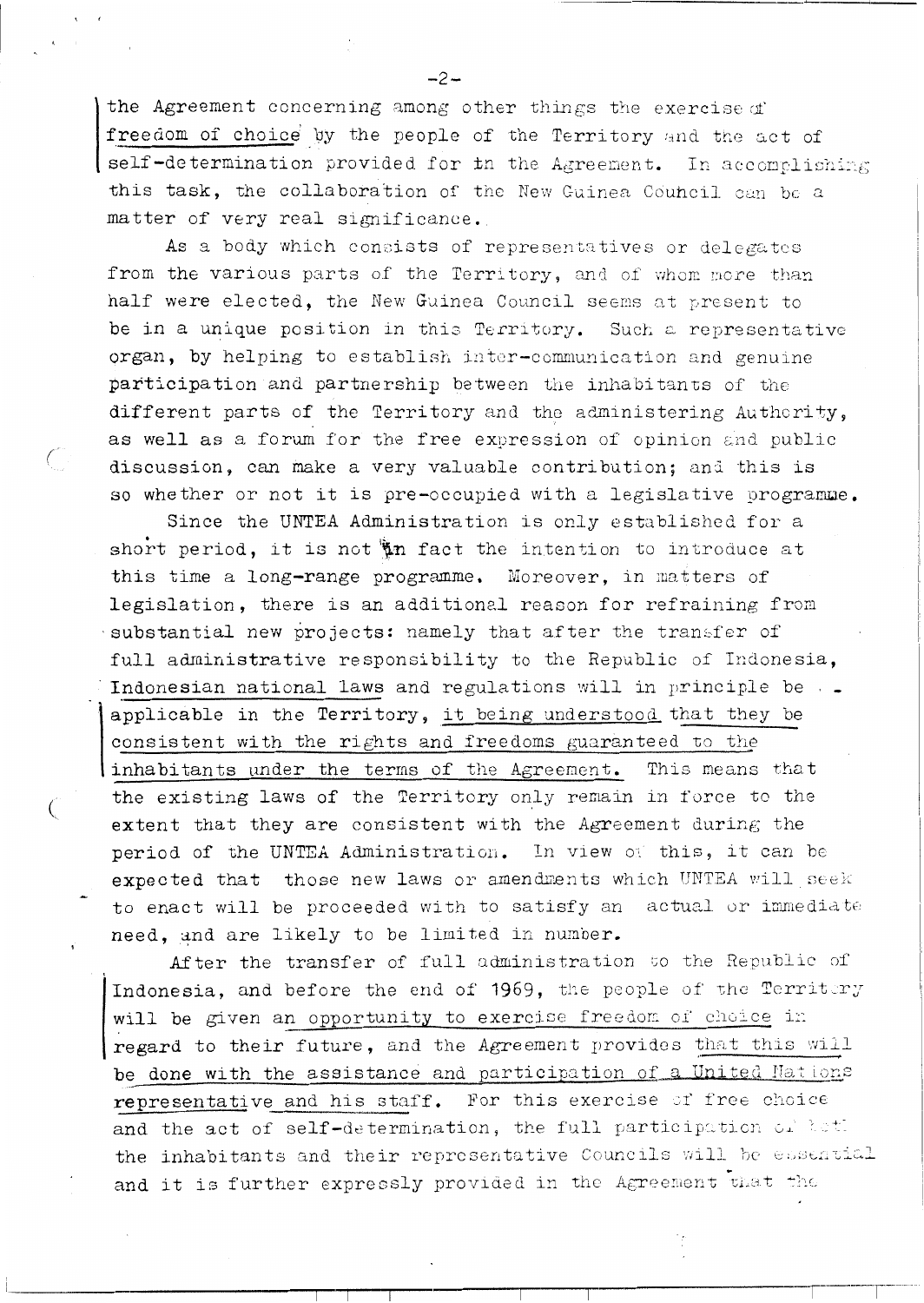representative councils will be consulted in advance.

 $-3-$ 

At all these stages therefore, the representative councils and their members have a part to play in the implementation of the Agreement, and of the development for which it provides. In the meantime, there is one immediate task for which I am in no doubt that the members of this Council are exceptionally qualified and that is to make known and understood the provisions of the Agreement to the inhabitants of the different parts of the Territory. You who are the representatives or spokesmen of the population have a special responsibility to convey to them fully and objectively the provisions of so important a document, and you doubtless have special possibilities for accomplishing this. Your efforts in this regard will be much appreciated by UNTEA.

In compliance with the wishes of the Council, the requirements of the law, and the present circumstances, the occasion of this neeting has to be that of closing the 1962 annual session of the Council. I understand that the present session has been rather prolonged, and that current business is virtually completed, and that some members of the Council feel that their presence is required in their constituencies. In the circumstances, it is I believe the general view that no further prolongation of the current session would be justifiable.

Accordingly, acting within the framework of Article 97 Paragraph 1 of the Basic Law of the Territory, and in response to the general desire, I consent to close the current session of the New Guimea Council. I do this however on the understanding that a Board of Delegates has been duly appointed by the Council in conformity with Article 105 of the Basic Law, and that on the basis of Article 110c of the Basic Law, the Board of Delegates shall be fully empowered to act for, and to be consulted on behalf of the New Guinea Council, without reservation or restriction, during such time as the latter is not in session. It is naturally understood that a further session of the Council 'could, if necessary, be convened under the provisions of. Article 97 Paragraph 2 of the Basic Law.

Mr. Chairman and Members of the Council, - your present session which is about to close has witnessed the beginning of historic changes in this Territory -- changes in which you and all the peoples of this Territory will have a vital role to play. The basic instrument of this change has been the Agreement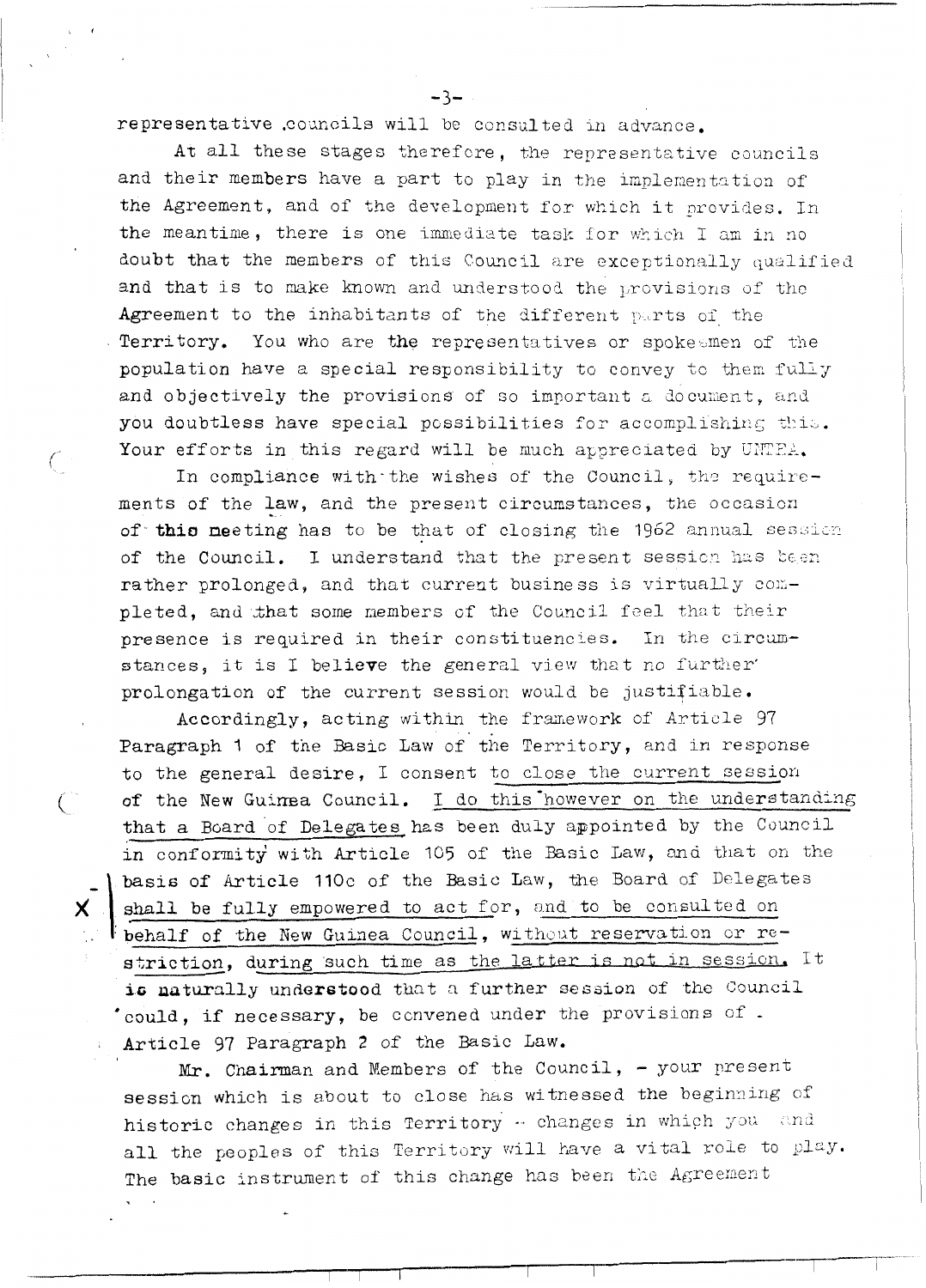between the Republic of Indonesia and the Kingdom of the Netherlands, which is making possible the peaceful transition from the old era to the new, and under the terms of which UNTEA is guiding the transition during this initial stage. WTEA for its part will spare no effort to fulfil the duties entrusted to it under the Agreement, and in so doing will look with confidence it under the Agreement, and in so doing will look with confiden<br>to the population concerned and its representatives for their full support and co-operation.

In conclusion, I can only express my thanks to the Council for the services it has performed and for the co-operation it has given to UNTEA, and my hope that all those charged with public responsibility or representative pcsitiona will constantly strive to achieve, together with the free expression of opinions, the peaceful reconciliation of differences, and the increasing progress, stability and well-being of the Territory, both during and after the present period of transitioz.

 $\binom{n}{k}$ 

,

'. I now declare this session of the New Guinea Council closed.

**.....S.** 

-4-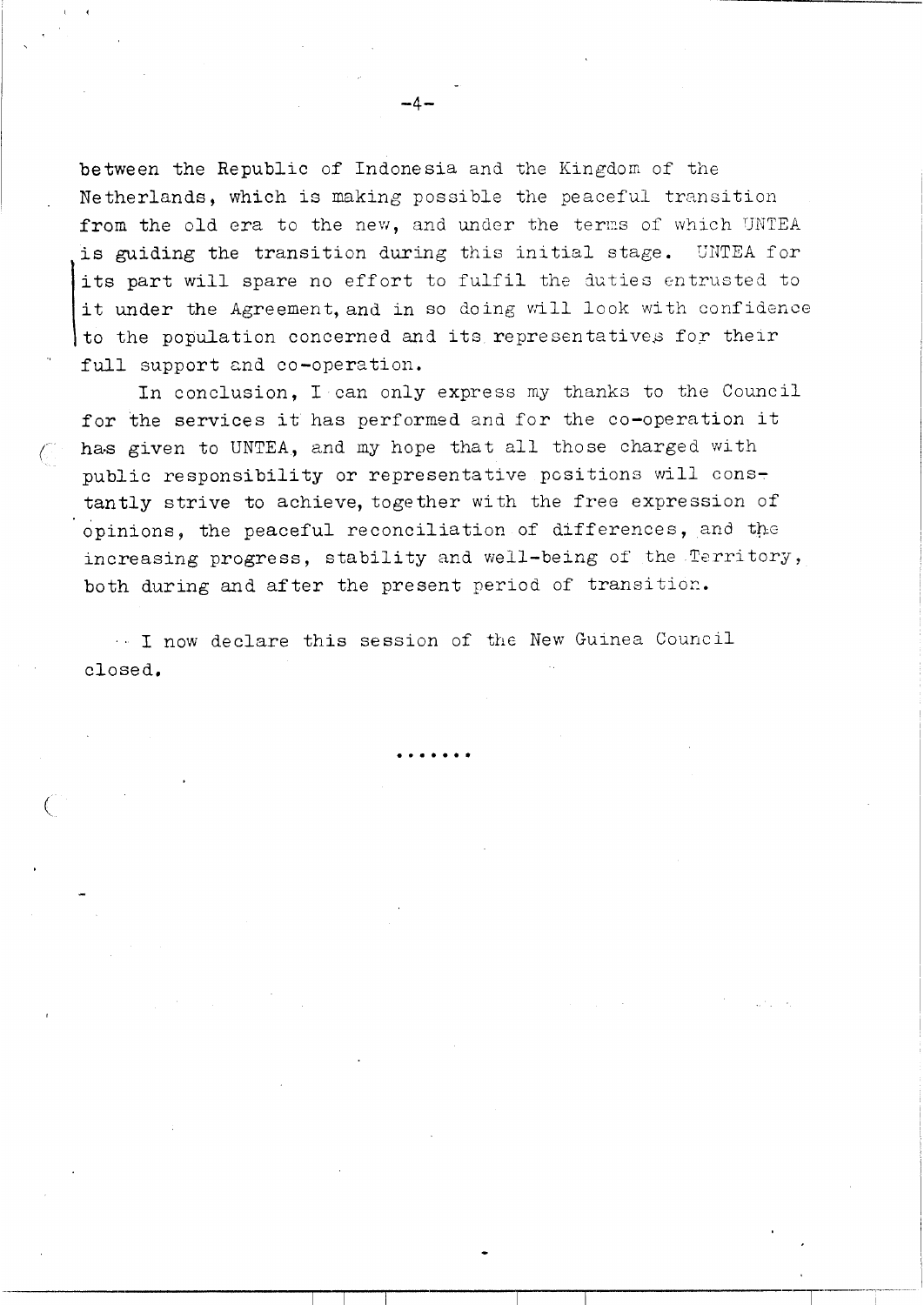#### $F 15373/62$

## UNITEL NATIONS TEMPORARY EXECUTIVE AUTHORITY WEST NEW GUINEA- (WEST IRIAN) DEPARTMENT OF INFORMATION

#### Press Bureau

 $\frac{1}{e^{\frac{1}{2} \pi i}} \nabla^{-\frac{1}{2}}$ 

 $\binom{n}{n}$ 

News Release No. 126 Hollandia/Kotabaru, 4 December, 1962

#### MEMBERS OF THE NEW GUINEA COUNCIL TAKE OATH OF OFFICE

The Administrator, Dr.Djalal Abdoh, this morning administered the Oath of Office to 13 members of the New Guinea Council.

The Ceremony, which took place in the Administrator's office, was attended by Mr. Louis Goedhart, Chief of the Netherlands Mission; Mr. Soedjarwo, Chief of the Indonesian Mission; the Deputy Administrator, **Dr.S.Sen;** the Comander of the UNSF, Brigadier General Said Uddin Khan; the Executive Secretary, Mr. George Janecek; and other UNTEA officials.

Dr. Abdoh said the Ceremony was to eliminate "inconsistencies" between the Agreement concerning West New Guinea (West Irian), and the previous oath taken by the council members in the name of the Queen of the Netherlands. The Administrator remarked that "although since 1 October 1962 there has been little occasion for the New Guinea Council to exercise its legislative" functions, it was important that provision be made for the exercise of these functions in the future,

Dr.Abdoh emphasised the "high importance attached by UNTEA to the role of the New Guinea Council as the principal reprësentative body in the Territory".

He also mentioned that following the imminent closure of the current session of the Council, these functions will be exercised by the Board of Delegates.

The Oath of Office was administered before the closure of the Council session so that the Board can operate legally. The Council's current session will close tomorrow.